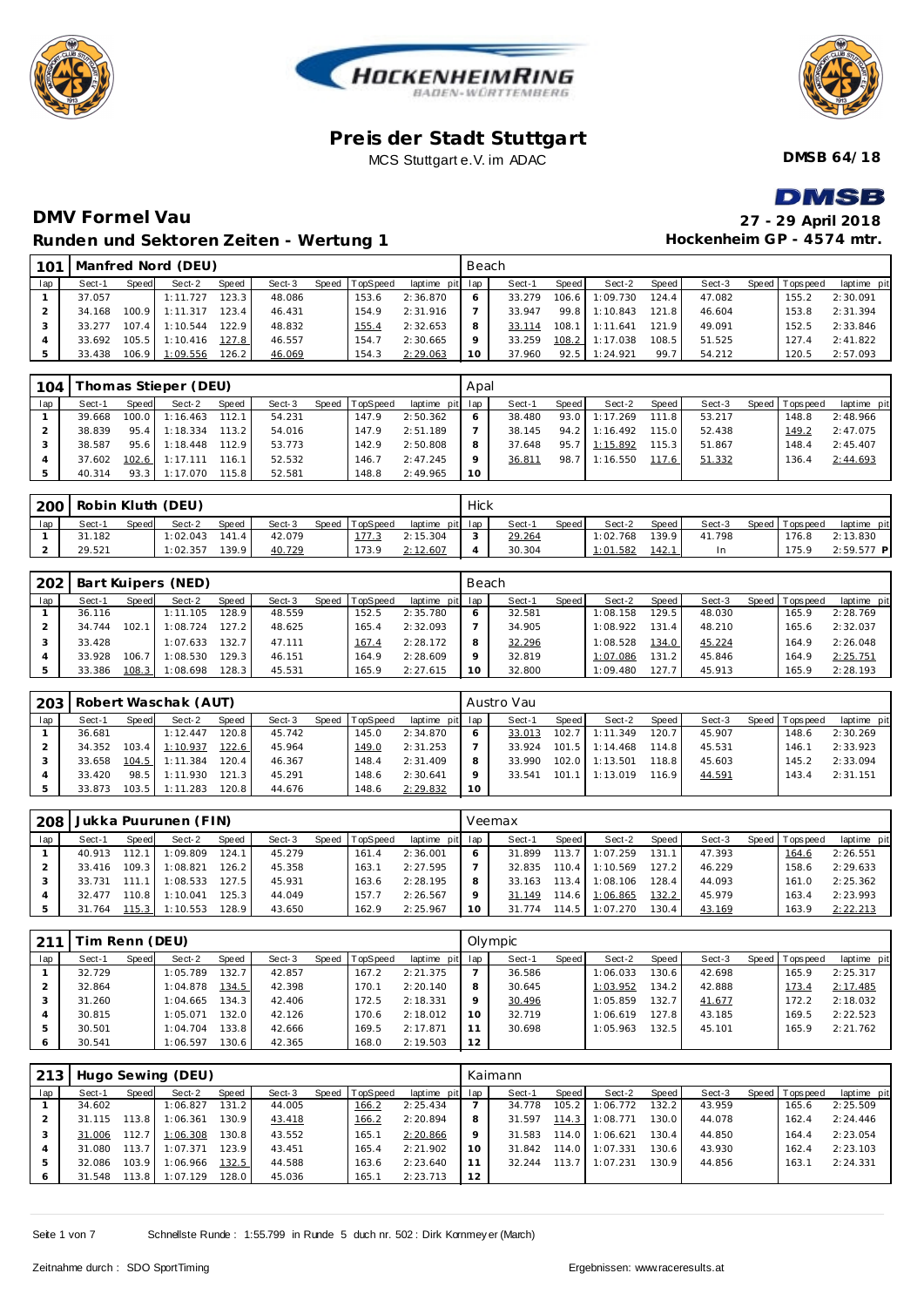





**DMSB 64/18**

# **DMV Formel Vau Runden und Sektoren Zeiten - Wertung 1**

| DMSB                      |
|---------------------------|
| 27 - 29 April 2018        |
| Hockenheim GP - 4574 mtr. |

| 218 |        |                    | Wolfgang Rafflenbeul (DEU) |       |        |                |                 |         | Austro Vau |         |          |        |        |                |             |
|-----|--------|--------------------|----------------------------|-------|--------|----------------|-----------------|---------|------------|---------|----------|--------|--------|----------------|-------------|
| lap | Sect-1 | Speed              | Sect-2                     | Speed | Sect-3 | Speed TopSpeed | laptime pit lap |         | Sect-1     | Speed I | Sect-2   | Speed  | Sect-3 | Speed Topspeed | laptime pit |
|     | 35.935 |                    | 1:08.886                   | 125.1 | 45.939 | 161.0          | 2:30.760        |         | 34.745     | 107.0   | 1:08.487 | 125.4  | 47.412 | 162.2          | 2:30.644    |
|     | 31.986 | 110.9              | 1:07.762                   | 126.3 | 45.171 | 160.0          | 2:24.919        | 8       | 33.079     | 109.6   | 1:08.476 | 125.3  | 46.047 | 160.2          | 2:27.602    |
|     | 32.335 | 110.1 <sub>1</sub> | 1:09.274                   | 126.3 | 45.209 | 159.5          | 2:26.818        | $\circ$ | 32.436     | 110.8   | 1:08.311 | 125.9  | 47.280 | 160.0          | 2:28.027    |
|     | 32.348 | 112.0              | 1:08.387                   | 127.4 | 44.625 | 159.3          | 2:25.360        | 10      | 32.505     | 109.8   | 1:08.086 | 126.21 | 45.498 | 158.6          | 2:26.089    |
|     | 31.790 | 110.0              | 1:07.414                   | 128.9 | 46.153 | 159.1          | 2:25.357        |         | 32.389     | 110.4   | 1:08.388 | 126.6  | 45.241 | 162.2          | 2:26.018    |
|     | 32.042 | 109.0              | 1:08.767                   | 123.4 | 45.791 | 160.0          | 2:26.600        | 12      |            |         |          |        |        |                |             |

| 228 |        |       | Peter Ramann (DEU) |       |        |       |          |                 | Fuchs         |        |       |          |       |        |                 |             |
|-----|--------|-------|--------------------|-------|--------|-------|----------|-----------------|---------------|--------|-------|----------|-------|--------|-----------------|-------------|
| lap | Sect-1 | Speed | Sect-2             | Speed | Sect-3 | Speed | TopSpeed | laptime pit lap |               | Sect-1 | Speed | Sect-2   | Speed | Sect-3 | Speed Tops peed | laptime pit |
|     |        |       |                    | 112.4 | 50.069 |       | 136.2    | 2:47.545        |               |        |       |          | 100.8 | 49.596 | 126.9           | 2:48.716    |
|     | 36.711 |       | 1:19.052           | 112.9 | 50.593 |       | 130.9    | 2:46.356        | $\mathcal{P}$ | 37.019 |       | 1:19.101 | 107.2 | 50.137 | 118.8           | 2:46.257    |
|     | 36.231 |       | 1:17.752           | 113.1 | 49.134 |       | 121.9    | 2:43.117        |               |        |       |          |       |        |                 |             |

|     |        |       | 233   Richard Nachbar (DEU) |       |        |       |                 |                 | Motul |        |         |          |       |        |                  |             |
|-----|--------|-------|-----------------------------|-------|--------|-------|-----------------|-----------------|-------|--------|---------|----------|-------|--------|------------------|-------------|
| lap | Sect-1 | Speed | Sect-2                      | Speed | Sect-3 | Speed | <b>TopSpeed</b> | laptime pit lap |       | Sect-1 | Speed I | Sect-2   | Speed | Sect-3 | Speed   Topspeed | laptime pit |
|     | 37.484 | 94.2  | 1:11.897                    | 123.1 | 47.018 |       | 150.8           | 2:36.399        |       | 35.179 | 104.2   | 1:14.352 | 117.6 | 49.276 | 151.9            | 2:38.807    |
|     | 34.328 |       | 107.7 1:11.148              | 128.3 | 47.677 |       | 160.2           | 2:33.153        |       | 35.561 | $105.2$ | 1:14.021 | 87.3  | 51.648 | 161.2            | 2:41.230    |
|     | 34.178 |       | 104.8 1:10.399              | 128.0 | 50.183 |       | 159.1           | 2:34.760        |       | 35.157 | 101.4   | 1:12.928 | 118.3 | 52.869 | 156.7            | 2:40.954    |
|     | 34.197 | 108.1 | 1:11.112                    | 128.7 | 47.270 |       | 158.6           | 2:32.579        |       | 44.396 | 95.9    | 1:29.293 | 1118  | 54.624 | 95.4             | 3:08.313    |
|     | 33.081 | 110.2 | $1:16.324$ 111.3            |       | 48.674 |       | 152.3           | 2:38.079        |       | 41.582 | 88.0    | 1:29.217 | 105.3 | 58.659 | 113.3            | 3:09.458    |

| 248 |        |       | Stephan Gremler (DEU) |        |        |                |                 | <b>RPB</b> |        |       |          |        |        |                 |             |
|-----|--------|-------|-----------------------|--------|--------|----------------|-----------------|------------|--------|-------|----------|--------|--------|-----------------|-------------|
| lap | Sect-1 | Speed | Sect-2                | Speed  | Sect-3 | Speed TopSpeed | laptime pit lap |            | Sect-1 | Speed | Sect-2   | Speed  | Sect-3 | Speed Tops peed | laptime pit |
|     | 36.478 |       | 1:10.967              | 125.3  | 47.747 | 158.8          | 2:35.192        |            | 33.517 |       | 1:09.579 | 124.3  | 46.962 | 158.4           | 2:30.058    |
|     | 34.497 |       | 1:09.226              | 125.1  | 47.054 | 164.6          | 2:30.777        |            | 33.673 |       | 1:10.638 | 123.4  | 46.486 | 157.7           | 2:30.797    |
|     | 33.724 |       | 1:10.306              | 125.91 | 48.694 | 162.9          | 2:32.724        |            | 33.526 |       | 1:12.224 | 121.9  | 46.236 | 156.5           | 2:31.986    |
|     | 34.508 |       | 1:09.584              | 123.4  | 46.002 | 159.8          | 2:30.094        |            | 34.600 |       | 1:09.819 | 124.1  | 46.846 | 160.7           | 2:31.265    |
|     | 33.797 |       | 1:10.014              | 125.4  | 46.075 | 157.7          | 2:29.886        | 10         | 33.937 |       | 1:10.812 | 121.51 | 47.338 | 160.5           | 2:32.087    |

| 282 |        |       | Philipp Orthey (DEU) |       |        |       |          |                 |    | Austro Vau |       |          |       |        |                 |             |
|-----|--------|-------|----------------------|-------|--------|-------|----------|-----------------|----|------------|-------|----------|-------|--------|-----------------|-------------|
| lap | Sect-1 | Speed | Sect-2               | Speed | Sect-3 | Speed | TopSpeed | laptime pit lap |    | Sect-1     | Speed | Sect-2   | Speed | Sect-3 | Speed Tops peed | laptime pit |
|     | 36.090 |       | 1:11.192             | 122.4 | 48.300 |       | 145.0    | 2:35.582        |    | 32.638     |       | 1:08.377 | 124.1 | 47.865 | 165.7           | 2:28.880    |
|     | 35.794 | 103.0 | 1:10.234             | 118.0 | 46.592 |       | 156.5    | 2:32.620        |    | 34.835     | 108.2 | 1:09.062 | 125.1 | 48.380 | 155.2           | 2:32.277    |
|     | 33.579 | 13.8  | 1:07.624             | 126.9 | 46.600 |       | 162.2    | 2:27.803        |    | 32.429     |       | 1:08.158 | 128.3 | 45.103 | 161.0           | 2:25.690    |
|     | 34.341 | 110.3 | 1:08.196             | 124.4 | 46.512 |       | 159.8    | 2:29.049        |    | 33.000     | 116.0 | 1:06.920 | 124.7 | 45.938 | 158.6           | 2:25.858    |
|     | 33.081 |       | 1:08.638             | 123.1 | 45.425 |       | 158.8    | 2:27.144        | 10 | 33.340     | 108.7 | 1:08.930 | 126.3 | 45.835 | 162.9           | 2:28.105    |

| 302 |        |       | Bernhard Zimmermann (AUT) |       |        |                |                 |    | Kaimann |       |          |       |        |                |             |
|-----|--------|-------|---------------------------|-------|--------|----------------|-----------------|----|---------|-------|----------|-------|--------|----------------|-------------|
| lap | Sect-1 | Speed | Sect-2                    | Speed | Sect-3 | Speed TopSpeed | laptime pit lap |    | Sect-1  | Speed | Sect-2   | Speed | Sect-3 | Speed Topspeed | laptime pit |
|     | 34.555 |       | 1:07.326                  | 136.4 | 42.788 | 167.4          | 2:24.669        |    | 30.258  |       | 1:04.041 | 137.1 | 42.311 | 173.9          | 2:16.610    |
|     | 30.719 | 18.2  | 1:04.786                  | 137.4 | 42.418 | 168.0          | 2:17.923        |    | 30.079  | 113.6 | 1:05.734 | 132.5 | 45.663 | 171.7          | 2:21.476    |
|     | 29.886 | 17.3  | 1:04.071                  | 137.4 | 41.968 | 171.4          | 2:15.925        |    | 32.860  | 107.0 | 1:04.196 | 136.5 | 46.033 | 174.5          | 2:23.089    |
|     | 30.921 |       | 1:03.584                  | 136.9 | 42.170 | 173.4          | 2:16.675        |    | 29.844  | 114.8 | 1:03.248 | 137.6 | 42.378 | 173.1          | 2:15.470    |
|     | 29.646 |       | 1:03.300                  | 137.4 | 43.543 | 171.7          | 2:16.489        |    | 31.252  |       | 1:04.025 | 136.9 | 42.330 | 172.5          | 2:17.607    |
|     | 30.035 | 16.3  | 1:04.801                  | 137.4 | 43.232 | 172.0          | 2:18.068        | 12 |         |       |          |       |        |                |             |

| 307 |        |              | Henrik Schiller (DEU) |              |        |       |          |                 | Paliar Mato |         |          |       |        |                |             |
|-----|--------|--------------|-----------------------|--------------|--------|-------|----------|-----------------|-------------|---------|----------|-------|--------|----------------|-------------|
| lap | Sect-1 | <b>Speed</b> | Sect-2                | <b>Speed</b> | Sect-3 | Speed | TopSpeed | laptime pit lap | Sect-1      | Speed I | Sect-2   | Speed | Sect-3 | Speed Topspeed | laptime pit |
|     | 30.740 |              | 1:05.000              | 136.9        | 42.287 |       | 158.6    | 2:18.027        | 30.218      | 116.0   | 1:03.827 | 135.5 | 42.077 | 161.9          | 2:16.122    |
|     | 29.421 |              | 1:03.568              | 138.1        | 41.199 |       | 163.6    | 2:14.188        | 29.804      | 117.5   | 1:02.716 | 136.0 | 40.432 | 168.2          | 2:12.952    |
|     | 29.304 | 15.3         | 1:04.230              | 134.8        | 40.856 |       | 157.2    | 2:14.390        | 30.074      |         | 1:04.806 | 133.7 | 40.793 | 161.7          | 2:15.673    |

| 309 |        |       | Mark Spanbroek (NED) |       |        |       |          |                 |         | Kaimann |         |          |       |        |                |             |
|-----|--------|-------|----------------------|-------|--------|-------|----------|-----------------|---------|---------|---------|----------|-------|--------|----------------|-------------|
| lap | Sect-1 | Speed | Sect-2               | Speed | Sect-3 | Speed | TopSpeed | laptime pit lap |         | Sect-1  | Speed I | Sect-2   | Speed | Sect-3 | Speed Topspeed | laptime pit |
|     | 33.419 |       | 1:05.497             | 143.0 | 42.332 |       | 172.0    | 2:21.248        |         | 30.048  |         | 1:02.393 | 140.6 | 41.997 | 172.5          | 2:14.438    |
|     | 29.830 |       | 1:03.682             | 142.7 | 41.919 |       | 172.5    | 2:15.431        | 8       | 31.811  |         | 1:03.311 | 146.7 | 41.795 | 172.2          | 2:16.917    |
|     | 28.958 |       | 1:02.929             | 145.2 | 41.479 |       | 172.0    | 2:13.366        | $\circ$ | 30.591  |         | 1:03.175 | 144.4 | 41.655 | 172.5          | 2:15.421    |
|     | 29.439 |       | 1:02.685             | 145.7 | 41.181 |       | 172.0    | 2:13.305        | 10      | 30.267  |         | 1:03.230 | 137.2 | 41.750 | 170.6          | 2:15.247    |
|     | 29.151 |       | 1:02.487             | 142.1 | 44.958 |       | 171.7    | 2:16.596        |         | 30.418  |         | 1:03.095 | 146.3 | 42.079 | 171.2          | 2:15.592    |
|     | 30.257 |       | 1:02.019             | 146.7 | 40.862 |       | 173.1    | 2:13.138        | 12      |         |         |          |       |        |                |             |

Seite 2 von 7 Schnellste Runde : 1:55.799 in Runde 5 duch nr. 502 : Dirk Kornmey er (March)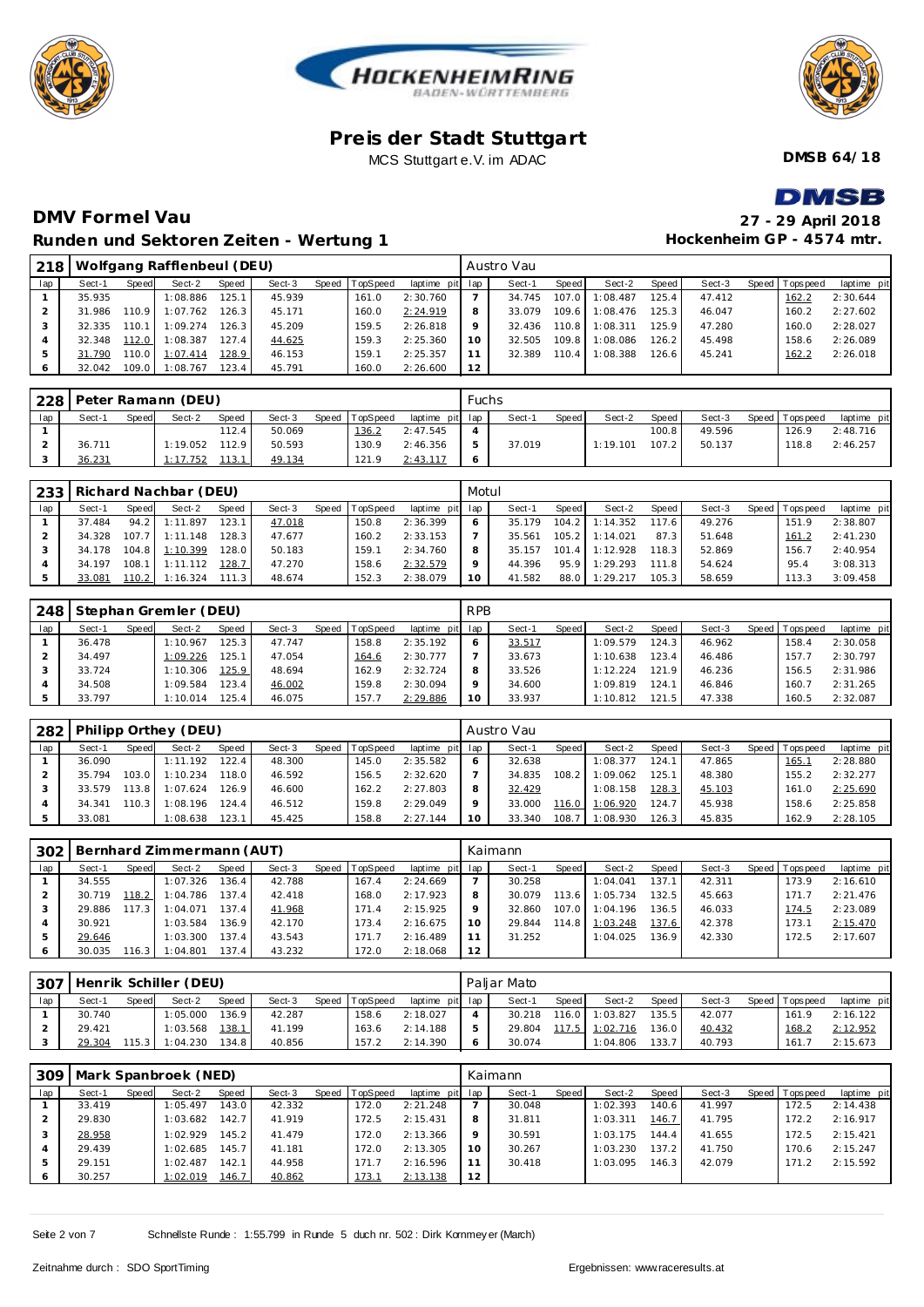





**DMSB 64/18**

# **DMSB**

**Hockenheim GP - 4574 mtr.**

## **DMV Formel Vau 27 - 29 April 2018 Runden und Sektoren Zeiten - Wertung 1**

| 312 |        |              | Sven Eickemeyer (DEU) |              |        |                |                 | MoTuL   |        |              |          |       |        |                 |             |
|-----|--------|--------------|-----------------------|--------------|--------|----------------|-----------------|---------|--------|--------------|----------|-------|--------|-----------------|-------------|
| lap | Sect-1 | <b>Speed</b> | Sect-2                | <b>Speed</b> | Sect-3 | Speed TopSpeed | laptime pit lap |         | Sect-1 | <b>Speed</b> | Sect-2   | Speed | Sect-3 | Speed Tops peed | laptime pit |
|     | 37.606 |              | 1:12.579              | 130.6        | 48.388 | 144.8          | 2:38.573        | 6       | 33.981 |              | 1:08.817 | 130.8 | 49.643 | 164.4           | 2:32.441    |
|     | 33.403 |              | 1:10.365              | 125.0        | 48.568 | 151.0          | 2:32.336        |         | 34.170 |              | 1:12.781 | 130.3 | 47.609 | 151.0           | 2:34.560    |
|     | 33.440 |              | 1:12.102              | 29.8         | 48.569 | 154.7          | 2:34.111        | 8       | 33.419 |              | 1:10.895 | 109.6 | 52.263 | 163.6           | 2:36.577    |
|     | 33.652 |              | 1:11.945              | 125.6        | 48.797 | 151.7          | 2:34.394        | $\circ$ | 34.693 |              | 1:07.041 | 130.3 | 47.637 | 167.2           | 2:29.371    |
|     | 33.548 |              | 1:13.345              | 29.0         | 50.744 | 150.0          | 2:37.637        | 10      | 33.030 |              | 1:09.607 | 129.8 | 51.628 | 149.6           | 2:34.265    |

|     |        |              | 314 Jörg PDDrSeibold (DEU) |       |        |                |                 | Fuchs  |        |       |          |         |        |                   |             |
|-----|--------|--------------|----------------------------|-------|--------|----------------|-----------------|--------|--------|-------|----------|---------|--------|-------------------|-------------|
| lap | Sect-1 | <b>Speed</b> | Sect-2                     | Speed | Sect-3 | Speed TopSpeed | laptime pit lap |        | Sect-  | Speed | Sect-2   | Speed I | Sect-3 | Speed   Tops peed | laptime pit |
|     | 37.066 |              | 1:09.329                   | 129.8 | 45.157 | 155.2          | 2:31.552        | $\sim$ | 34.286 |       | 1:06.499 | 134.8   | 44.643 | 164.6             | 2:25.428    |
|     | 33.369 | 112.5        | 1:08.292                   | 126.0 | 48.135 | 159.3          | 2:29.796        |        |        |       |          |         |        |                   |             |

| 319 |        |       | Marco Wittkuhn (DEU) |       |        |                |             |     | Kaimann |       |          |       |        |       |           |             |
|-----|--------|-------|----------------------|-------|--------|----------------|-------------|-----|---------|-------|----------|-------|--------|-------|-----------|-------------|
| lap | Sect-1 | Speed | Sect-2               | Speed | Sect-3 | Speed TopSpeed | laptime pit | lap | Sect-1  | Speed | Sect-2   | Speed | Sect-3 | Speed | Tops peed | laptime pit |
|     | 33.177 |       | 1:03.921             | 138.3 | 41.746 | 167.4          | 2:18.844    |     | 30.786  |       | 1:03.544 | 136.9 | 43.094 |       | 174.5     | 2:17.424    |
|     | 30.222 | 20.5  | 1:03.183             | 138.5 | 41.027 | 172.0          | 2:14.432    | 8   | 31.106  |       | 1:03.265 | 138.1 | 41.595 |       | 169.8     | 2:15.966    |
|     | 30.581 |       | 1:02.506             | 139.2 | 41.014 | 174.5          | 2:14.101    | Q   | 30.323  |       | 1:03.520 | 131.9 | 41.162 |       | 173.4     | 2:15.005    |
|     | 31.097 |       | 1:02.570             | 138.8 | 41.646 | 175.9          | 2:15.313    | 10  | 30.009  |       | 1:03.230 | 137.  | 41.848 |       | 174.2     | 2:15.087    |
| -5  | 29.096 |       | 1:02.492             | 137.1 | 40.460 | 174.2          | 2:12.048    | 11  | 29.873  |       | 1:02.639 | 135.7 | 40.905 |       | 172.2     | 2:13.417    |
| 6   | 30.153 |       | 1:02.726             | 137.1 | 40.826 | 72.5           | 2:13.705    | 12  | 29.329  |       | 1:02.412 | 136.7 | 41.438 |       | 172.5     | 2:13.179    |

| 336 |        |       | Frank Weissmann (DEU) |       |        |                |                 |              | RSM Tasco |        |          |       |        |                |             |
|-----|--------|-------|-----------------------|-------|--------|----------------|-----------------|--------------|-----------|--------|----------|-------|--------|----------------|-------------|
| lap | Sect-1 | Speed | Sect-2                | Speed | Sect-3 | Speed TopSpeed | laptime pit lap |              | Sect-1    | Speed  | Sect-2   | Speed | Sect-3 | Speed Topspeed | laptime pit |
|     | 39.141 | 102.9 | 1:14.222              | 123.4 | 49.514 | 149.2          | 2:42.877        | <sub>O</sub> | 33.135    | 109.3. | 1:12.574 | 126.6 | 48.065 | 161.4          | 2:33.774    |
|     | 35.263 | 105.  | 1:12.981              | 127.7 | 48.837 | 149.8          | 2:37.081        |              | 33.254    | 12.3   | 1:14.824 | 123.9 | 45.898 | 162.9          | 2:33.976    |
|     | 35.460 | 99.6  | 1:13.222              | 127.2 | 48.556 | 160.2          | 2:37.238        | 8            | 34.749    | 100.2  | 1:12.292 | 131.2 | 49.469 | 155.4          | 2:36.510    |
|     | 36.109 | 99.4  | 1:15.370              | 119.3 | 50.608 | 149.8          | 2:42.087        | Q            | 32.944    | 12.4   | 1:10.756 | 129.5 | 46.732 | 167.4          | 2:30.432    |
|     | 33.377 | 11.3  | 1:08.789              | 132.0 | 46.616 | 166.9          | 2:28.782        | 10           | 36.300    | 97.1   | 1:12.119 | 117.5 | 50.405 | 170.1          | 2:38.824    |

| 337 |        |         | Andreas Franz (DEU) |       |        |                |                 | Motul   |        |       |          |       |        |                 |             |
|-----|--------|---------|---------------------|-------|--------|----------------|-----------------|---------|--------|-------|----------|-------|--------|-----------------|-------------|
| lap | Sect-1 | Speed   | Sect-2              | Speed | Sect-3 | Speed TopSpeed | laptime pit lap |         | Sect-1 | Speed | Sect-2   | Speed | Sect-3 | Speed Tops peed | laptime pit |
|     | 34.811 |         | 1:07.185            | 136.0 | 44.179 | 173.4          | 2:26.175        |         | 30.867 | 118.3 | 1:03.957 | 134.7 | 42.698 | 178.2           | 2:17.522    |
|     | 31.309 | 116.7   | 1:03.975            | 137.2 | 44.274 | 178.8          | 2:19.558        | 8       | 30.699 | 115.9 | 1:03.494 | 136.0 | 43.257 | 175.0           | 2:17.450    |
|     | 31.006 | 117.0   | 1:04.621            | 136.5 | 42.790 | 175.3          | 2:18.417        | $\circ$ | 30.696 | 115.6 | 1:04.336 | 133.7 | 42.797 | 179.4           | 2:17.829    |
|     | 30.411 | 116.5 I | 1:03.545            | 136.9 | 43.168 | 176.8          | 2:17.124        | 10      | 33.176 | 113.0 | 1:03.626 | 134.7 | 42.962 | 177.3           | 2:19.764    |
|     | 30.522 | 116.9   | 1:04.480            | 135.5 | 42.455 | 175.3          | 2:17.457        |         | 31.442 | 113.7 | 1:05.966 | 131.9 | 44.059 | 174.5           | 2:21.467    |
|     | 31.712 | 116.7   | 1:04.179            | 135.2 | 43.240 | 175.6          | 2:19.131        | 12      |        |       |          |       |        |                 |             |

| 340 |        |       | Heiko Engelke (DEU) |                    |        |                |                 | MoTuL |        |       |          |                    |        |                |             |
|-----|--------|-------|---------------------|--------------------|--------|----------------|-----------------|-------|--------|-------|----------|--------------------|--------|----------------|-------------|
| lap | Sect-1 | Speed | Sect-2              | Speed              | Sect-3 | Speed TopSpeed | laptime pit lap |       | Sect-1 | Speed | Sect-2   | Speed              | Sect-3 | Speed Topspeed | laptime pit |
|     | 35.218 |       | 1:06.246            | 135.2 <sub>1</sub> | 44.386 | 174.2          | 2:25.850        |       | 34.719 |       | 1:05.245 | 133.7 <sub>1</sub> | 45.894 | 169.0          | 2:25.858    |
|     | 30.933 |       | 1:04.372            | 135.7              | 44.803 | 177.6          | 2:20.108        | 8     | 31.721 |       | 1:06.933 | 132.0              | 44.935 | 174.8          | 2:23.589    |
|     | 31.411 |       | 1:05.091            | 134.7              | 44.610 | 172.5          | 2:21.112        |       | 31.255 |       | 1:05.852 | 135.2              | 44.505 | 167.4          | 2:21.612    |
|     | 31.132 |       | 1:05.486            | 132.2              | 44.756 | 173.9          | 2:21.374        | 10    | 31.468 |       | 1:06.293 | 134.8              | 44.121 | 166.7          | 2:21.882    |
|     | 31.216 |       | 1:04.419            | 135.0              | 44.274 | 177.3          | 2:19.909        |       | 30.458 |       | 1:04.973 | 128.4              | 44.940 | 176.2          | 2:20.371    |
|     | 31.095 |       | 1:07.768            | 134.3              | 46.488 | 168.0          | 2:25.351        | 12    |        |       |          |                    |        |                |             |

| 341 |        |                      | Johann Wanger (LUX) |       |        |       |          |                 | <b>LCR</b> |        |       |          |       |        |       |             |             |
|-----|--------|----------------------|---------------------|-------|--------|-------|----------|-----------------|------------|--------|-------|----------|-------|--------|-------|-------------|-------------|
| lap | Sect-1 | Speed                | Sect-2              | Speed | Sect-3 | Speed | TopSpeed | laptime pit lap |            | Sect-1 | Speed | Sect-2   | Speed | Sect-3 | Speed | T ops pee d | laptime pit |
|     | 33.436 |                      | 1:03.988            | 135.2 | 42.522 |       | 173.6    | 2:19.946        |            | 29.282 |       | 1:02.593 | 133.0 | 41.601 |       | 173.9       | 2:13.476    |
|     | 31.119 | 18.9                 | 1:03.733            | 137.9 | 43.053 |       | 173.4    | 2:17.905        | 8          | 30.305 | 121.5 | 1:01.984 | 136.2 | 41.688 |       | 178.2       | 2:13.977    |
|     | 29.273 | 120.9                | 1:02.625            | 139.7 | 41.638 |       | 174.8    | 2:13.536        | $\circ$    | 30.470 | 119.7 | 1:03.591 | 135.8 | 41.520 |       | 176.5       | 2:15.581    |
|     | 29.284 |                      | 1:02.709            | 140.1 | 41.580 |       | 173.4    | 2:13.573        | 10         | 29.390 | 122.2 | 1:02.968 | 131.2 | 42.360 |       | 177.9       | 2:14.718    |
|     | 29.267 | 22.6                 | 1:02.152            | 135.3 | 42.857 |       | 177.0    | 2:14.276        |            | 29.179 | 123.3 | 1:02.225 | 137.4 | 40.926 |       | 175.3       | 2:12.330    |
|     | 29.749 | 121<br>$\mathcal{L}$ | 1:02.563            | 135.7 | 41.139 |       | 171.7    | 2:13.451        | 12         | 29.287 | 120.9 | 1:02.873 | 136.7 | 41.292 |       | 172.2       | 2:13.452    |

|     |        |              | 342 Nick Ohlinger (DEU)     |       |        |                |                 |    | Kaimann |       |                       |       |        |                 |             |
|-----|--------|--------------|-----------------------------|-------|--------|----------------|-----------------|----|---------|-------|-----------------------|-------|--------|-----------------|-------------|
| lap | Sect-1 | <b>Speed</b> | Sect-2                      | Speed | Sect-3 | Speed TopSpeed | laptime pit lap |    | Sect-1  | Speed | Sect-2                | Speed | Sect-3 | Speed Tops peed | laptime pit |
|     | 33.496 |              | $1:06.091$ 131.5            |       | 42.516 | 168.2          | 2:22.103        |    |         |       | 29.726 119.2 1:03.710 | 141.5 | 43.356 | 165.4           | 2:16.792    |
|     | 31.433 |              | 115.3 1:03.784 142.1        |       | 42.015 | 161.9          | 2:17.232        | 8  |         |       | 29.519 120.7 1:05.341 | 141.7 | 42.513 | 161.0           | 2:17.373    |
|     |        |              | 30.196 117.0 1:03.112 141.0 |       | 42.155 | 163.9          | 2:15.463        | 9  |         |       | 30.670 116.6 1:03.985 | 139.9 | 42.218 | 159.8           | 2:16.873    |
|     |        |              | 29.776 121.2 1:03.486 139.9 |       | 42.702 | 165.1          | 2:15.964        | 10 |         |       | 29.499 119.3 1:07.084 | 131.9 | 42.415 | 161.9           | 2:18.998    |
|     |        |              |                             |       |        |                |                 |    |         |       |                       |       |        |                 |             |

Seite 3 von 7 Schnellste Runde : 1:55.799 in Runde 5 duch nr. 502 : Dirk Kornmey er (March)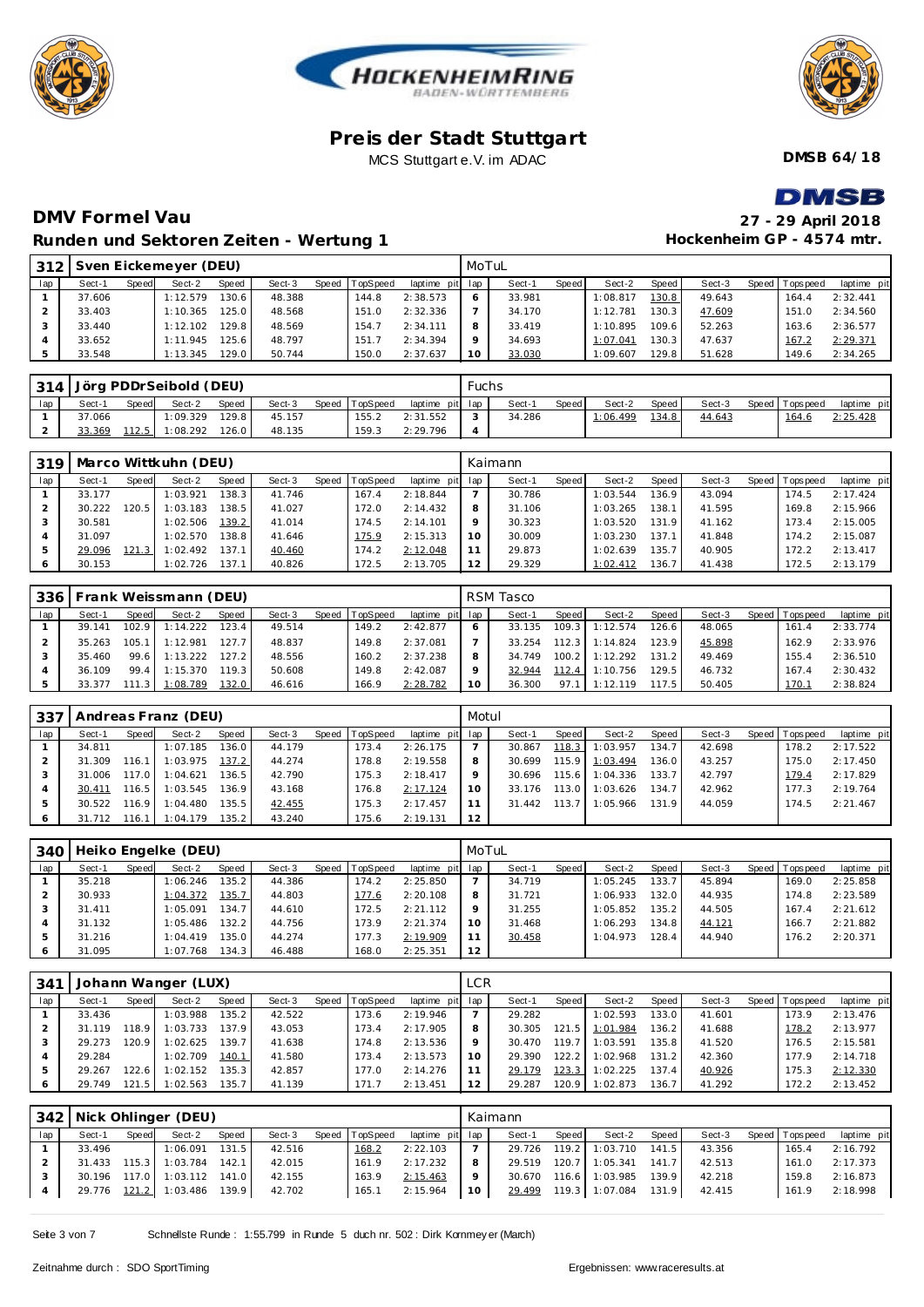





**DMSB 64/18**

**DMSB** 

# **DMV Formel Vau 27 - 29 April 2018**

#### **Runden und Sektoren Zeiten - Wertung 1**

| Runden und Sektoren Zeiten - Wertung 1 |        |                       |  |  | Hockenheim GP - 4574 mtr. |                |
|----------------------------------------|--------|-----------------------|--|--|---------------------------|----------------|
| $6$ 30.015 118.7 1:04.270 142.3        | 41.907 | $161.9$ 2:16.192   12 |  |  | 42.085                    | 166.2 2:16.648 |

| 356     |        |       | Rüdiger Müller (DEU) |       |        |       |          |                 | ROC.    |        |       |          |       |        |                |             |
|---------|--------|-------|----------------------|-------|--------|-------|----------|-----------------|---------|--------|-------|----------|-------|--------|----------------|-------------|
| lap     | Sect-1 | Speed | Sect-2               | Speed | Sect-3 | Speed | TopSpeed | laptime pit lap |         | Sect-1 | Speed | Sect-2   | Speed | Sect-3 | Speed Topspeed | laptime pit |
|         | 33.831 |       | 1:05.484             | 143.8 | 43.136 |       | 173.9    | 2:22.451        |         | 29.671 |       | 1:01.181 | 145.9 | 42.957 | 193.9          | 2:13.809    |
|         | 29.815 | 117.8 | 1:04.207             | 137.4 | 43.712 |       | 192.2    | 2:17.734        |         | 30.178 |       | 1:02.706 | 146.5 | 42.444 | 192.2          | 2:15.328    |
|         | 29.742 |       | 1:03.107             | 142.1 | 43.184 |       | 182.4    | 2:16.033        | $\circ$ | 30.078 | 123.3 | 1:04.031 | 140.1 | 42.795 | 181.2          | 2:16.904    |
|         | 29.590 | 121.2 | 1:02.235             | 145.9 | 42.418 |       | 178.8    | 2:14.243        | 10      | 30.761 | 116.4 | 1:02.072 | 138.8 | 42.328 | 192.5          | 2:15.161    |
| 5       | 29.685 | 122.6 | 1:02.364             | 141.9 | 43.386 |       | 192.9    | 2:15.435        |         | 29.137 | 117.8 | 1:01.660 | 147.5 | 42.457 | 189.8          | 2:13.254    |
| $\circ$ | 29.702 |       | 1:01.230             | 146.1 | 42.646 |       | 193.9    | 2:13.578        | 12      |        |       |          |       |        |                |             |

| 368 |        |       | Thomas Renn (DEU) |       |        |       |          |                 |    | Dahm Car |         |                  |                    |        |                 |             |
|-----|--------|-------|-------------------|-------|--------|-------|----------|-----------------|----|----------|---------|------------------|--------------------|--------|-----------------|-------------|
| lap | Sect-1 | Speed | Sect-2            | Speed | Sect-3 | Speed | TopSpeed | laptime pit lap |    | Sect-1   | Speed I | Sect-2           | Speed              | Sect-3 | Speed Tops peed | laptime pit |
|     | 37.372 | 103.8 | 1:15.403          | 125.6 | 48.269 |       | 154.3    | 2:41.044        |    | 33.685   | 107.7   | 1:12.518         | 124.3 <sub>1</sub> | 47.915 | 155.2           | 2:34.118    |
|     | 34.334 |       | $102.2$ 1:13.143  | 125.7 | 47.733 |       | 161.9    | 2:35.210        |    | 35.551   |         | $102.6$ 1:16.328 | 121.8              | 48.997 | 162.2           | 2:40.876    |
|     | 34.791 | 100.9 | 1:12.669          | 126.9 | 48.001 |       | 157.0    | 2:35.461        | 8  | 34.589   |         | $105.0$ 1:12.849 | 127.4              | 46.869 | 152.3           | 2:34.307    |
|     | 34.744 | 105.3 | 1:12.528          | 124.7 | 46.883 |       | 157.2    | 2:34.155        |    | 33.854   | 106.7   | 1:12.132         | 125.9 <sub>1</sub> | 47.141 | 156.            | 2:33.127    |
|     | 36.152 | 100.9 | 1:13.535          | 128.1 | 47.050 |       | 158.1    | 2:36.737        | 10 | 34.178   | 104.4   | 1:15.598         | 123.9              | 49.183 | 157.4           | 2:38.959    |

| 401 |        |          | Joachim Ohlinger (DEU) |       |        |                  |                 |                 | RSM Tasco |              |          |       |        |                   |             |
|-----|--------|----------|------------------------|-------|--------|------------------|-----------------|-----------------|-----------|--------------|----------|-------|--------|-------------------|-------------|
| lap | Sect-1 | Speed    | Sect-2                 | Speed | Sect-3 | Speed   TopSpeed | laptime pit lap |                 | Sect-1    | <b>Speed</b> | Sect-2   | Speed | Sect-3 | Speed   Tops peed | laptime pit |
|     | 32.027 |          | 1:02.840               | 147.7 | 41.976 | 182.7            | 2:16.843        |                 | 28.491    |              | 59.579   | 153.0 | 44.510 | 201.9             | 2:12.580    |
|     | 29.162 |          | 1:00.744               | 149.8 | 41.187 | 191.8            | 2:11.093        | 8               | 29.273    |              | 58.678   | 153.4 | 41.071 | 204.2             | 2:09.022    |
|     | 28.834 |          | 59.249                 | 151.9 | 42.958 | 203.4            | 2:11.041        | $\circ$         | 28.924    |              | 59.498   | 152.8 | 40.888 | 200.7             | 2:09.310    |
|     | 29.095 |          | 59.615                 | 152.3 | 41.165 | 200.0            | 2:09.875        | 10 <sup>°</sup> | 28.389    |              | 59.089   | 153.2 | 40.353 | 205.7             | 2:07.831    |
| -5  | 28.678 |          | 58.446                 | 152.5 | 41.018 | 202.6            | 2:08.142        |                 | 28.562    | 134.5        | 1:00.190 | 150.8 | 42.365 | 204.2             | 2:11.117    |
|     | 29.004 | 131<br>9 | 58.790                 | 152.1 | 43.148 | 207.3            | 2:10.942        | 12              | 28.392    |              | 59.038   | 147.9 | 41.514 | 204.9             | 2:08.944    |

| 402 |        |       | eonhard Sommer (DEU). |       |        |       |                 |             |     | RSM Tasco |       |          |       |        |         |            |             |
|-----|--------|-------|-----------------------|-------|--------|-------|-----------------|-------------|-----|-----------|-------|----------|-------|--------|---------|------------|-------------|
| lap | Sect-1 | Speed | Sect-2                | Speed | Sect-3 | Speed | <b>TopSpeed</b> | laptime pit | lap | Sect-1    | Speed | Sect-2   | Speed | Sect-3 | Speed I | T ops peed | laptime pit |
|     | 30.782 |       | 1:00.854              | 148.6 | 40.801 |       | 194.2           | 2:12.437    |     | 28.587    | 126.9 | 59.645   | 152.5 | 44.458 |         | 197.4      | 2:12.690    |
|     | 28.707 | 123.0 | 59.888                | 150.6 | 40.751 |       | 193.5           | 2:09.346    |     | 29.706    | 121.6 | 59.496   | 150.4 | 40.128 |         | 194.9      | 2:09.330    |
|     | 29.045 | 123.1 | 59.330                | 151.3 | 40.700 |       | 191.8           | 2:09.075    |     | 28.581    | 122.2 | 59.665   | 150.6 | 40.686 |         | 199.3      | 2:08.932    |
|     | 30.323 | 125.3 | :00.443               | 152.3 | 42.519 |       | 185.6           | 2:13.285    |     | 28.595    | 125.7 | 59.858   | 151.9 | 40.118 |         | 198.2      | 2:08.571    |
|     | 28.739 | 121.5 | 59.988                | 150.8 | 44.996 |       | 192.9           | 2:13.723    |     | 28.142    | 125.9 | 59.751   | 152.5 | 42.419 |         | 197.1      | 2:10.312    |
| 6   | 30.528 | 125.7 | 59.241                | 151.3 | 42.578 |       | 197.1           | 2:12.347    | 12  | 28.580    | 124.1 | 1:01.915 | 144.6 | 41.973 |         | 199.3      | 2:12.468    |

| 406 |        |         | Thomas Ernst (DEU) |       |        |       |          |                 | Lola |        |       |                  |       |        |         |             |             |
|-----|--------|---------|--------------------|-------|--------|-------|----------|-----------------|------|--------|-------|------------------|-------|--------|---------|-------------|-------------|
| lap | Sect-1 | Speed   | Sect-2             | Speed | Sect-3 | Speed | TopSpeed | laptime pit lap |      | Sect-1 | Speed | Sect-2           | Speed | Sect-3 | Speed I | T ops pee d | laptime pit |
|     | 33.498 |         | 1:05.534           | 132.5 | 42.234 |       | 178.8    | 2:21.266        |      | 31.143 | 120.  | 1:05.592         | 135.3 | 41.434 |         | 176.8       | 2:18.169    |
|     | 30.678 | 22.0    | 1:03.686           | 140.1 | 41.868 |       | 180.6    | 2:16.232        |      | 31.220 | 118.8 | 1:05.321         | 134.2 | 43.282 |         | 176.2       | 2:19.823    |
|     | 30.526 | 123.9   | 1:04.198           | 141.0 | 41.744 |       | 180.3    | 2:16.468        |      | 30.959 | 120.5 | 1:04.417         | 139.0 | 42.164 |         | 176.5       | 2:17.540    |
|     | 30.728 | 124.1   | 1:04.292           | 136.0 | 41.171 |       | 182.4    | 2:16.191        | 1 O  | 31.739 | 123.3 | 1:03.795         | 137.6 | 43.411 |         | 175.3       | 2:18.945    |
|     | 30.883 | 123.7   | 1:03.314           | 138.3 | 42.922 |       | 180.3    | 2:17.119        |      | 31.346 |       | $115.6$ 1:03.995 | 140.4 | 41.543 |         | 175.9       | 2:16.884    |
|     | 30.926 | 121.3 I | 1:04.785           | 139.4 | 41.143 |       | 178.2    | 2:16.854        | 12   |        |       |                  |       |        |         |             |             |

| 407 |        |        | Volker Zielaskowski (DEU) |       |        |                |             | Lola |        |                    |          |       |        |                |             |
|-----|--------|--------|---------------------------|-------|--------|----------------|-------------|------|--------|--------------------|----------|-------|--------|----------------|-------------|
| lap | Sect-1 | Speed  | Sect-2                    | Speed | Sect-3 | Speed TopSpeed | laptime pit | lap  | Sect-1 | Speed              | Sect-2   | Speed | Sect-3 | Speed Topspeed | laptime pit |
|     | 33.069 |        | 1:02.609                  | 138.6 | 42.679 | 185.6          | 2:18.357    |      | 29.831 | 123.3 <sub>1</sub> | 1:01.650 | 142.7 | 41.727 | 182.4          | 2:13.208    |
|     | 30.522 | 123.6  | 1:02.399                  | 140.8 | 41.886 | 185.9          | 2:14.807    | 8    | 31.204 | 126.3              | 1:02.450 | 144.0 | 43.745 | 184.9          | 2:17.399    |
|     | 30.665 | 119.2  | 1:01.832                  | 139.0 | 41.543 | 183.4          | 2:14.040    | 9    | 30.107 | 122.0              | 1:05.265 | 144.6 | 44.253 | 181.5          | 2:19.625    |
|     | 30.912 | 120.91 | 1:02.654                  | 139.7 | 43.491 | 183.4          | 2:17.057    | 10   | 30.987 | 118.8              | 1:01.503 | 142.7 | 42.010 | 184.6          | 2:14.500    |
|     | 29.819 |        | 1:04.560                  | 140.6 | 44.923 | 180.3          | 2:19.302    | 11   | 29.722 | 122.7              | 1:03.527 | 140.6 | 42.336 | 181.2          | 2:15.585    |
|     | 29.932 | 23.4   | 1:01.993                  | 143.6 | 41.314 | 180.6          | 2:13.239    | 12   |        |                    |          |       |        |                |             |

|     |        |       | Robert van Hoorn (NED) |       |        |       |          |                 |    | Kaimann |       |          |       |        |                |             |
|-----|--------|-------|------------------------|-------|--------|-------|----------|-----------------|----|---------|-------|----------|-------|--------|----------------|-------------|
| lap | Sect-1 | Speed | Sect-2                 | Speed | Sect-3 | Speed | TopSpeed | laptime pit lap |    | Sect-1  | Speed | Sect-2   | Speed | Sect-3 | Speed Topspeed | laptime pit |
|     | 29.425 |       | 58.649                 | 156.3 | 40.019 |       | 186.5    | 2:08.093        |    | 28.699  | 117.6 | 1:00.322 | 140.8 | 44.306 | 196.0          | 2:13.327    |
|     | 27.736 | 124.7 | 57.661                 | 155.2 | 39.908 |       | 201.5    | 2:05.305        |    | 33.667  | 109.9 | 1:03.989 | 144.2 | 46.056 | 186.9          | 2:23.712    |
|     | 27.758 | 128.6 | 57.834                 | 153.8 | 39.525 |       | 203.8    | 2:05.117        |    | 30.945  | 124.1 | 59.872   | 150.8 | 44.581 | 197.4          | 2:15.398    |
|     | 27.779 | 125.1 | 57.538                 | 150.4 | 38.843 |       | 201.1    | 2:04.160        | 10 | 28.029  | 121.8 | 59.913   | 148.6 | 40.181 | 190.8          | 2:08.123    |
| .5  | 29.477 | 102.7 | 59.558                 | 154.9 | 41.401 |       | 193.5    | 2:10.436        |    | 28.290  | 125.7 | 57.694   | 148.1 | 38.683 | 201.9          | 2:04.667    |
| 6   | 28.809 | 123.0 | 1:00.235               | 128.0 | 40.823 |       | 202.6    | 2:09.867        |    | 29.290  | 119.1 | 58.251   | 146.5 | 43.061 | 199.3          | 2:10.602    |

Seite 4 von 7 Schnellste Runde : 1:55.799 in Runde 5 duch nr. 502 : Dirk Kornmey er (March)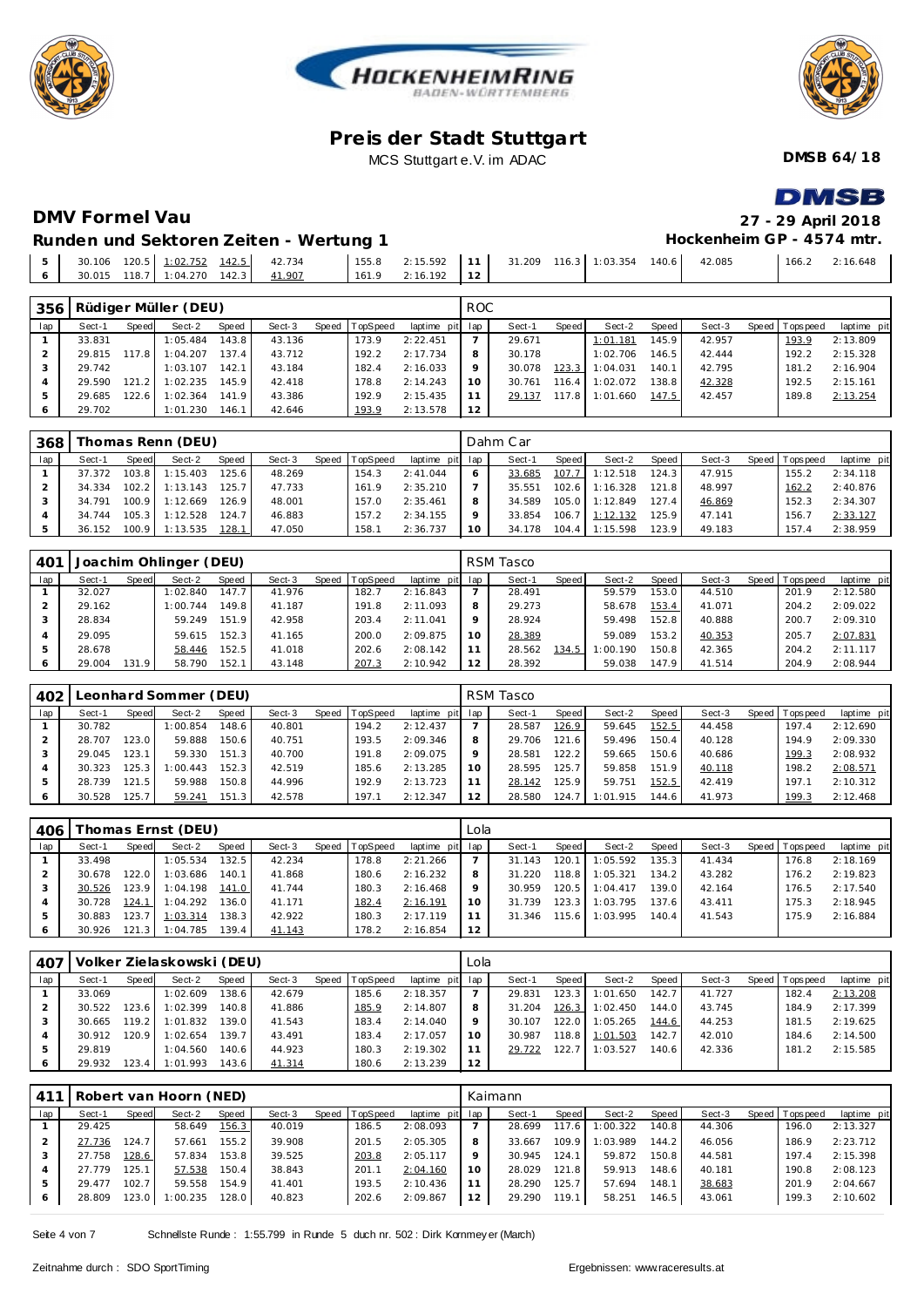





**DMSB 64/18**

# **DMCR**

# **DMV Formel Vau Runden und Sektoren Zeiten - Wertung 1**

| <u> Вистр</u>             |
|---------------------------|
| 27 - 29 April 2018        |
| Hockenheim GP - 4574 mtr. |

| 417 |        |         | Thomas Schmidt (DEU) |       |        |                |                 | Royale  |          |       |          |       |        |                |             |
|-----|--------|---------|----------------------|-------|--------|----------------|-----------------|---------|----------|-------|----------|-------|--------|----------------|-------------|
| lap | Sect-1 | Speed   | Sect-2               | Speed | Sect-3 | Speed TopSpeed | laptime pit lap |         | Sect-1   | Speed | Sect-2   | Speed | Sect-3 | Speed Topspeed | laptime pit |
|     | 35.089 |         | 1:06.084             | 135.8 | 44.361 | 157.2          | 2:25.534        |         | 1:15.183 |       | 1:11.005 | 133.7 | 44.194 | 154.7          | 3:10.382    |
|     | 30.657 | 120.9 L | 1:03.462             | 145.7 | 43.627 | 172.8          | 2:17.746        | 8       | 31.590   | 121.6 | 1:05.017 | 139.0 | 45.692 | 168.0          | 2:22.299    |
|     | 29.978 | 123.3   | 1:05.601             | 126.9 | 44.658 | 170.3          | 2:20.237        | $\circ$ | 33.317   | 120.3 | 1:07.918 | 145.6 | 46.472 | 158.1          | 2:27.707    |
|     | 30.121 | 127.4   | 1:02.490             | 145.2 | 42.705 | 176.8          | 2:15.316        | 10      | 36.426   | 122.4 | 1:06.058 | 141.2 | 44.172 | 165.1          | 2:26.656    |
| 5   | 30.101 | 129.2   | 1:01.856             | 149.8 | 42.642 | 175.3          | 2:14.599        |         | 35.238   | 111.3 | 1:06.382 | 142.1 | 43.223 | 162.7          | 2:24.843    |
|     | 32.075 | 127.2   | 1:04.741             | 144.4 | 41.794 | 169.5          | 2:18.610        | 12      |          |       |          |       |        |                |             |

|     |        |              | 426   Siegfried Filthaut (DEU) |              |               |       |          |                 | <b>Fuchs</b> |        |       |          |         |               |                 |             |
|-----|--------|--------------|--------------------------------|--------------|---------------|-------|----------|-----------------|--------------|--------|-------|----------|---------|---------------|-----------------|-------------|
| lap | Sect-1 | <b>Speed</b> | Sect-2                         | <b>Speed</b> | Sect-3        | Speed | TopSpeed | laptime pit lap |              | Sect-1 | Speed | Sect-2   | Speed I | Sect-3        | Speed Tops peed | laptime pit |
|     | 49.091 | 74.7         | 1:47.494                       | 78.3         | 1:03.587      |       | 81.7     | 3:40.172        |              | 48.164 | 64.6  | 1:48.805 |         | 85.4 1:00.922 | 82.5            | 3:37.891    |
|     | 48.730 | 69.3         | 1:46.941                       |              | 75.1 1:07.019 |       | 93.4     | 3:42.690        |              | 47.335 | 78.0  | 1:45.694 |         | 79.7 1:01.639 | 84.8            | 3:34.668    |
|     | 46.557 |              | 1:48.285                       |              | 79.2 1:01.446 |       | 86.9     | 3:36.288        |              | 48.430 | 69.4  | 1:46.884 |         | 74.8 1:01.488 | 84.8            | 3:36.802    |
|     | 45.881 |              | 69.4 1:44.294                  | 77.0         | 1:03.667      |       | 94.5     | 3:33.842        | 8            |        |       |          |         |               |                 |             |

| 429 |        |         | Peter Hackner (DEU) |       |        |                |             |     | Rovale |         |                |       |        |                 |             |
|-----|--------|---------|---------------------|-------|--------|----------------|-------------|-----|--------|---------|----------------|-------|--------|-----------------|-------------|
| lap | Sect-1 | Speed   | Sect-2              | Speed | Sect-3 | Speed TopSpeed | laptime pit | lap | Sect-1 | Speed I | Sect-2         | Speed | Sect-3 | Speed Tops peed | laptime pit |
|     | 34.766 |         | 1:06.431            | 135.3 | 44.750 | 172.2          | 2:25.947    |     | 35.064 | 102.5   | 1:07.640       | 137.1 | 45.195 | 158.6           | 2:27.899    |
|     | 30.923 | 118.4   | 1:04.104            | 135.8 | 43.989 | 182.7          | 2:19.016    | 8   | 31.007 | 114.4   | 1:07.033       | 132.0 | 43.998 | 163.4           | 2:22.038    |
|     | 31.551 | 116.4   | 1:05.874            | 135.7 | 44.025 | 171.7          | 2:21.450    | 9   | 30.695 | 109.4   | 1:05.016       | 133.8 | 45.966 | 168.8           | 2:21.677    |
|     | 30.807 | 118.2 I | 1:05.249            | 130.3 | 45.961 | 175.9          | 2:22.017    | 10  | 31.243 | 114.6   | 1:05.071       | 136.7 | 44.903 | 171.7           | 2:21.217    |
|     | 32.998 | 112.4   | 1:07.051            | 133.3 | 44.846 | 162.4          | 2:24.895    |     | 31.123 |         | 107.5 1:10.697 | 126.6 | 45.960 | 160.7           | 2:27.780    |
|     | 31.125 | 116.1   | 1:05.559            | 132.7 | 46.836 | 169.0          | 2:23.520    | 12  |        |         |                |       |        |                 |             |

|     |        |       | 502   Dirk Kornmeyer (DEU) |       |        |       |         |             | March   |        |         |        |         |        |         |            |             |
|-----|--------|-------|----------------------------|-------|--------|-------|---------|-------------|---------|--------|---------|--------|---------|--------|---------|------------|-------------|
| lap | Sect-1 | Speed | Sect-2                     | Speed | Sect-3 | Speed | opSpeed | laptime pit | lap     | Sect-1 | Speed I | Sect-2 | Speed I | Sect-3 | Speed I | T ops peed | laptime pit |
|     | 28.138 | 134.7 | 54.650                     | 164.6 | 37.153 |       | 208.5   | 1:59.941    | 8       | 26.386 | 141.2   | 53.851 | 166.9   | 37.113 |         | 217.7      | 1:57.350    |
|     | 26.346 | 143.0 | 54.193                     | 164.9 | 36.176 |       | 212.2   | 1:56.715    | $\circ$ | 26.002 | 139.9   | 55.089 | 163.6   | 38.398 |         | 212.6      | 1:59.489    |
| 3   | 26.263 | 137.8 | 54.045                     | 162.2 | 37.117 |       | 212.2   | 1:57.425    | 10      | 26.019 | 137.4   | 56.001 | 164.1   | 38.051 |         | 215.1      | 2:00.071    |
|     | 25.753 | 131.9 | 54.707                     | 161.2 | 41.653 |       | 213.4   | 2:02.113    |         | 26.423 | 139.0   | 55.402 | 162.9   | 38.086 |         | 211.8      | 1:59.911    |
| 5   | 26.304 | 138.6 | 53.716                     | 164.9 | 35.779 |       | 214.7   | 1:55.799    | 12      | 26.775 | 127.5   | 56.209 | 158.4   | 39.977 |         | 189.8      | 2:02.961    |
| 6   | 25.809 | 136.0 | 54.188                     | 167.2 | 36.068 |       | 216.0   | 1:56.065    | 13      | 27.411 | 130.8   | 55.851 | 162.7   | 38.668 |         | 212.6      | 2:01.930    |
|     | 28.598 | 139.9 | 53.498                     | 167.7 | 36.321 |       | 217.7   | 1:58.417    | 14      |        |         |        |         |        |         |            |             |

| 503 |        |       | Max Kohler (CHE) |       |        |       |                 |                 | RALT |        |        |        |       |        |                 |             |
|-----|--------|-------|------------------|-------|--------|-------|-----------------|-----------------|------|--------|--------|--------|-------|--------|-----------------|-------------|
| lap | Sect-1 | Speed | Sect-2           | Speed | Sect-3 | Speed | <b>TopSpeed</b> | laptime pit lap |      | Sect-1 | Speed  | Sect-2 | Speed | Sect-3 | Speed Tops peed | laptime pit |
|     | 26.515 | 136.4 | 54.735           | 158.8 | 36.771 |       | 206.1           | 1:58.021        | 8    | 27.046 | 132.7  | 55.373 | 157.9 | 38.052 | 213.0           | 2:00.471    |
|     | 26.421 | 138.1 | 54.747           | 154.7 | 37.719 |       | 207.7           | 1:58.887        | Q    | 27.201 | 133.2  | 56.227 | 157.9 | 39.764 | 214.3           | 2:03.192    |
|     | 26.127 | 131.7 | 55.287           | 163.6 | 36.963 |       | 207.3           | 1:58.377        | 1 O  | 27.788 | 129.5  | 56.176 | 161.2 | 36.694 | 208.5           | 2:00.658    |
|     | 26.122 | 131.4 | 54.472           | 159.8 | 39.264 |       | 212.2           | 1:59.858        |      | 26.452 | 139.7  | 54.141 | 166.4 | 36.482 | 218.6           | 1:57.075    |
|     | 26.624 | 140.4 | 53.560           | 165.4 | 36.175 |       | 210.9           | 1:56.359        |      | 28.231 | 141.9  | 56.192 | 160.5 | 36.710 | 214.3           | 2:01.133    |
|     | 25.887 | 133.0 | 53.387           | 169.3 | 36.977 |       | 212.6           | 1:56.251        | 13   | 28.451 | 137.2. | 55.596 | 163.4 | 37.205 | 213.0           | 2:01.252    |
|     | 27.903 | 135.5 | 53.782           | 166.9 | 36.456 |       | 216.0           | 1:58.141        | 14   |        |        |        |       |        |                 |             |

|     |        |       | 505   Rüdiger Mager (DEU) |       |        |                |                 | Lola |        |       |        |       |        |                |             |
|-----|--------|-------|---------------------------|-------|--------|----------------|-----------------|------|--------|-------|--------|-------|--------|----------------|-------------|
| lap | Sect-1 | Speed | Sect-2                    | Speed | Sect-3 | Speed TopSpeed | laptime pit lap |      | Sect-1 | Speed | Sect-2 | Speed | Sect-3 | Speed Topspeed | laptime pit |
|     | 28.423 | 136.2 | 53.732                    | 169.8 | 37.374 | 220.9          | 1:59.529        | 8    | 26.166 | 143.6 | 53.841 | 166.4 | 39.374 | 225.0          | 1:59.381    |
|     | 26.088 | 135.3 | 54.318                    | 168.0 | 37.779 | 221.8          | 1:58.185        | 9    | 28.845 | 134.7 | 55.441 | 167.4 | 39.853 | 221.8          | 2:04.139    |
|     | 26.662 | 136.9 | 53.962                    | 170.6 | 38.999 | 221.8          | 1:59.623        | 10   | 26.599 | 136.2 | 54.705 | 169.0 | 37.840 | 220.9          | 1:59.144    |
|     | 26.425 | 140.3 | 53.831                    | 167.7 | 40.278 | 216.0          | 2:00.534        | 11   | 25.937 | 132.5 | 54.270 | 169.0 | 40.086 | 218.2          | 2:00.293    |
|     | 29.199 | 135.7 | 53.443                    | 170.1 | 37.331 | 221.3          | 1:59.973        | 12   | 25.956 | 146.9 | 54.145 | 172.8 | 38.075 | 224.1          | 1:58.176    |
| 6   | 26.096 | 144.2 | 56.810                    | 168.0 | 37.494 | 223.6          | 2:00.400        | 13   | 26.162 | 142.3 | 56.228 | 169.5 | 40.153 | 218.2          | 2:02.543    |
|     | 26.570 | 132.0 | 55.940                    | 168.2 | 38.689 | 222.2          | 2:01.199        | 14   |        |       |        |       |        |                |             |

| 51  |        |       | Wolfgang Götz (DEU) |       |        |       |          |                 |    | VeeMax |                    |          |       |        |                |             |
|-----|--------|-------|---------------------|-------|--------|-------|----------|-----------------|----|--------|--------------------|----------|-------|--------|----------------|-------------|
| lap | Sect-1 | Speed | Sect-2              | Speed | Sect-3 | Speed | TopSpeed | laptime pit lap |    | Sect-1 | Speed              | Sect-2   | Speed | Sect-3 | Speed Topspeed | laptime pit |
|     | 29.440 | 121.8 | 58.963              | 154.1 | 40.284 |       | 204.5    | 2:08.687        |    | 27.952 | 124.3              | 57.391   | 158.1 | 39.520 | 206.5          | 2:04.863    |
|     | 27.862 | 128.1 | 57.796              | 157.0 | 40.096 |       | 206.5    | 2:05.754        | 8  | 31.651 | 116.9              | 58.519   | 157.7 | 41.312 | 205.3          | 2:11.482    |
|     | 27.641 | 122.4 | 58.018              | 155.6 | 39.117 |       | 207.3    | 2:04.776        |    | 27.400 | 123.0.             | 1:15.686 | 136.7 | 40.987 | 205.3          | 2:24.073    |
|     | 27.480 | 133.7 | 57.248              | 156.3 | 39.013 |       | 209.3    | 2:03.741        | 10 | 28.534 | 121.8 <sub>1</sub> | 59.520   | 153.2 | 40.945 | 202.6          | 2:08.999    |
| .5  | 29.459 | 15.8  | 59.593              | 157.0 | 39.418 |       | 206.1    | 2:08.470        |    | 28.909 | 124.6              | 58.508   | 154.7 | 40.828 | 203.4          | 2:08.245    |
| 6   | 28.313 | 125.7 | 57.094              | 160.2 | 38.736 |       | 207.7    | 2:04.143        |    | 28.561 | 128.0              | 59.384   | 151.9 | 42.237 | 202.6          | 2:10.182    |

Seite 5 von 7 Schnellste Runde : 1:55.799 in Runde 5 duch nr. 502 : Dirk Kornmey er (March)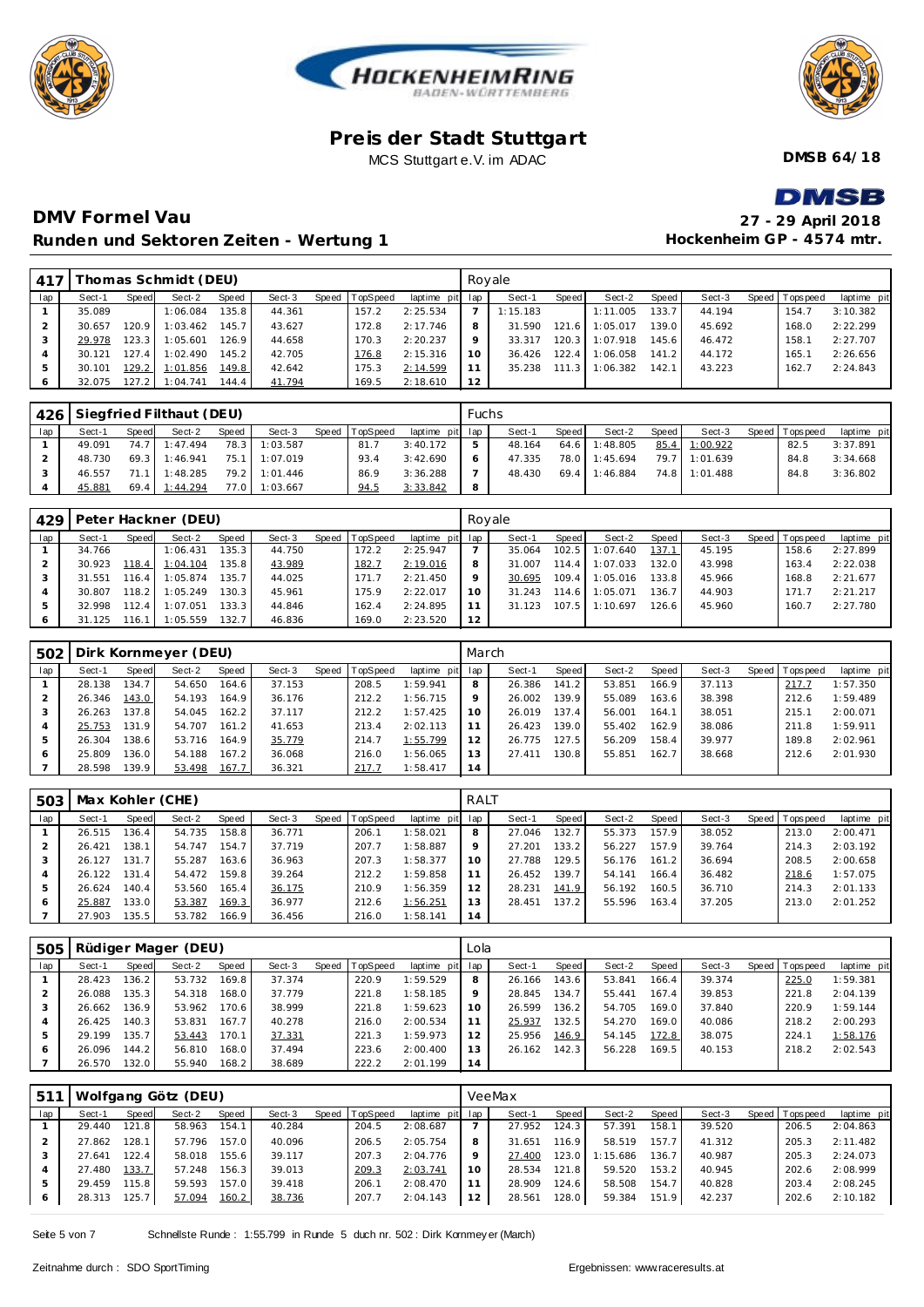





**DMSB 64/18**

# DMSR

# **DMV Formel Vau Runden und Sektoren Zeiten - Wertung 1**

| 27 - 29 April 2018        |
|---------------------------|
| Hockenheim GP - 4574 mtr. |

| 523 |        |       | Markus von Haken (DEU) |       |        |       |          |                 | Lola |        |       |          |        |        |                 |             |
|-----|--------|-------|------------------------|-------|--------|-------|----------|-----------------|------|--------|-------|----------|--------|--------|-----------------|-------------|
| lap | Sect-1 | Speed | Sect-2                 | Speed | Sect-3 | Speed | TopSpeed | laptime pit lap |      | Sect-1 | Speed | Sect-2   | Speed  | Sect-3 | Speed Tops peed | laptime pit |
|     | 29.613 |       | 57.313                 | 153.8 | 39.875 |       | 210.5    | 2:06.801        |      | 27.197 |       | 59.443   | 153.6  | 39.054 | 203.0           | 2:05.694    |
|     | 28.375 |       | 57.300                 | 160.5 | 39.595 |       | 201.1    | 2:05.270        |      | 29.353 |       | 1:00.431 | 144.6  | 40.366 | 174.8           | 2:10.150    |
|     | 28.130 |       | 57.839                 | 156.5 | 38.967 |       | 203.0    | 2:04.936        |      | 30.510 |       | 1:09.890 | 114.91 | 45.695 | 143.0           | 2:26.095    |
|     | 28.388 |       | 56.993                 | 158.4 | 38.382 |       | 203.0    | 2:03.763        | 8    |        |       |          |        |        |                 |             |

| 525 |        |       | Detlef Creutz (DEU) |       |        |                |                 | Maco    |        |       |          |       |        |                 |             |
|-----|--------|-------|---------------------|-------|--------|----------------|-----------------|---------|--------|-------|----------|-------|--------|-----------------|-------------|
| lap | Sect-1 | Speed | Sect-2              | Speed | Sect-3 | Speed TopSpeed | laptime pit lap |         | Sect-1 | Speed | Sect-2   | Speed | Sect-3 | Speed Tops peed | laptime pit |
|     | 38.343 | 120.7 | 1:01.285            | 154.7 | 42.295 | 192.2          | 2:21.923        |         | 28.177 | 131.5 | 1:00.305 | 155.8 | 40.469 | 204.9           | 2:08.951    |
|     | 29.453 | 105.5 | 1:01.726            | 154.9 | 41.526 | 197.8          | 2:12.705        | 8       | 28.326 | 136.7 | 59.123   | 157.7 | 39.736 | 202.2           | 2:07.185    |
|     | 30.071 | 126.8 | 1:01.249            | 153.8 | 40.753 | 194.2          | 2:12.073        | $\circ$ | 29.616 | 132.4 | 59.163   | 158.1 | 39.357 | 200.7           | 2:08.136    |
|     | 29.418 | 132.8 | 59.310              | 156.5 | 41.067 | 200.0          | 2:09.795        | 10      | 27.895 | 134.8 | 58.909   | 156.7 | 40.013 | 191.8           | 2:06.817    |
|     | 28.632 | 130.1 | 58.663              | 158.6 | 40.929 | 200.0          | 2:08.224        |         | 28.770 | 119.7 | 1:13.244 | 100.7 | 54.513 | 141.4           | 2:36.527    |
|     | 29.638 | 134.8 | 1:00.371            | 159.8 | 39.964 | 198.5          | 2:09.973        | 12      |        |       |          |       |        |                 |             |

| 701 |        |       | Manfred Benninger (DEU) |       |        |                  |                 | <b>MEGA</b>     |        |       |          |       |        |                |             |
|-----|--------|-------|-------------------------|-------|--------|------------------|-----------------|-----------------|--------|-------|----------|-------|--------|----------------|-------------|
| lap | Sect-1 | Speed | Sect-2                  | Speed | Sect-3 | Speed   TopSpeed | laptime pit lap |                 | Sect-1 | Speed | Sect-2   | Speed | Sect-3 | Speed Topspeed | laptime pit |
|     | 33.099 |       | 58.924                  | 152.1 | 42.199 | 202.2            | 2:14.222        |                 | 28.860 | 124.3 | 1:00.229 | 148.8 | 40.511 | 203.0          | 2:09.600    |
|     | 29.404 | 128.7 | 59.010                  | 155.4 | 40.891 | 204.5            | 2:09.305        | 8               | 33.491 | 111.1 | 59.098   | 154.3 | 39.254 | 197.1          | 2:11.843    |
|     | 29.236 | 130.8 | 59.878                  | 151.9 | 42.113 | 197.8            | 2:11.227        | Q               | 28.729 | 128.7 | 57.791   | 154.7 | 38.824 | 200.4          | 2:05.344    |
|     | 29.178 | 129.3 | 58.010                  | 153.0 | 40.317 | 203.4            | 2:07.505        | 10 <sup>°</sup> | 29.607 | 128.6 | 59.225   | 155.4 | 38.930 | 204.2          | 2:07.762    |
|     | 28.535 | 28.6  | 58.264                  | 155.2 | 42.451 | 200.4            | 2:09.250        |                 | 29.164 | 20.3  | 1:00.959 | 147.9 | 38.889 | 203.4          | 2:09.012    |
|     | 29.170 | 28.9  | 59.680                  | 153.8 | 39.576 | 200.7            | 2:08.426        | 12              | 29.301 | 128.4 | 1:30.876 | 142.9 | 41.009 | 202.2          | 2:41.186    |

| 702 | Joe Welzel (DEU) |       |        |       |        |       |          |             | <b>DRM</b> |        |       |        |       |        |       |            |             |
|-----|------------------|-------|--------|-------|--------|-------|----------|-------------|------------|--------|-------|--------|-------|--------|-------|------------|-------------|
| lap | Sect-1           | Speed | Sect-2 | Speed | Sect-3 | Speed | TopSpeed | laptime pit | lap        | Sect-1 | Speed | Sect-2 | Speed | Sect-3 | Speed | Tops pee d | laptime pit |
|     | 29.126           |       | 58.264 | 152.8 | 38.727 |       | 193.2    | 2:06.117    |            | 26.816 | 129.7 | 57.867 | 155.8 | 40.804 |       | 197.4      | 2:05.487    |
|     | 27.044           | 26.8  | 56.884 | 156.3 | 38.549 |       | 194.9    | 2:02.477    | 8          | 29.501 | 125.9 | 58.331 | 153.2 | 39.582 |       | 196.0      | 2:07.414    |
|     | 26.822           | 29.0  | 57.377 | 155.4 | 38.114 |       | 196.7    | 2:02.313    | Q          | 27.678 | 28.6  | 58.366 | 153.4 | 40.697 |       | 198.5      | 2:06.741    |
|     | 26.432           | 130.0 | 57.364 | 157.0 | 38.608 |       | 196.4    | 2:02.404    | 10         | 29.100 | 124.9 | 58.118 | 154.3 | 40.598 |       | 197.1      | 2:07.816    |
| 5   | 27.497           | 29.5  | 58.418 | 153.2 | 40.950 |       | 198.2    | 2:06.865    | 11         | 27.272 | 127.2 | 58.745 | 156.5 | 38.273 |       | 198.2      | 2:04.290    |
| 6   | 27.009           | 130.0 | 56.893 | 155.6 | 39.255 |       | 196.0    | 2:03.157    | 12         | 27.962 | 129.7 | 58.912 | 154.1 | 40.638 |       | 197.8      | 2:07.512    |

| 704 | Mr. Blue (DEU) |       |          |       |        |                  |                 |    | Scarab |              |          |       |        |                 |             |
|-----|----------------|-------|----------|-------|--------|------------------|-----------------|----|--------|--------------|----------|-------|--------|-----------------|-------------|
| lap | Sect-1         | Speed | Sect-2   | Speed | Sect-3 | Speed   TopSpeed | laptime pit lap |    | Sect-1 | <b>Speed</b> | Sect-2   | Speed | Sect-3 | Speed Tops peed | laptime pit |
|     | 43.504         | 95.3  | 1:21.919 | 111.9 | 54.866 | 43.0             | 3:00.289        | 6  | 43.620 | 79.7         | 1:16.101 | 113.4 | 54.763 | 158.6           | 2:54.484    |
|     | 41.689         | 93.8  | 1:26.932 | 111.8 | 56.158 | 128.0            | 3:04.779        |    | 38.454 | 96.3         | 1:14.867 | 112.4 | 52.078 | 161.0           | 2:45.399    |
|     | 39.864         | 90.7  | 1:18.394 | 115.9 | 53.196 | 156.7            | 2:51.454        | 8  | 34.853 |              | 1:13.450 | 121.3 | 50.598 | 160.0           | 2:38.901    |
|     | 38.723         | 96.2  | 1:16.036 | 117.1 | 53.526 | 162.4            | 2:48.285        | Q  | 37.857 | 93.8         | 1:14.188 | 123.6 | 50.329 | 170.1           | 2:42.374    |
|     | 36.324         | 99.1  | 1:19.738 | 112.9 | 55.522 | 164.6            | 2:51.584        | 10 |        |              |          |       |        |                 |             |

| 705 |        |       | Günter Filthaut (DEU) |       |        |       |          |                 | Kogo    |        |         |          |       |        |  |                |             |  |  |
|-----|--------|-------|-----------------------|-------|--------|-------|----------|-----------------|---------|--------|---------|----------|-------|--------|--|----------------|-------------|--|--|
| lap | Sect-1 | Speed | Sect-2                | Speed | Sect-3 | Speed | TopSpeed | laptime pit lap |         | Sect-1 | Speed I | Sect-2   | Speed | Sect-3 |  | Speed Topspeed | laptime pit |  |  |
|     | 30.425 |       | 1:02.270              | 148.1 | 41.038 |       | 186.5    | 2:13.733        |         | 28.687 |         | 58.931   | 149.6 | 41.837 |  | 195.7          | 2:09.455    |  |  |
|     | 28.849 |       | 1:00.409              | 153.0 | 40.336 |       | 194.2    | 2:09.594        | 8       | 30.862 |         | 59.942   | 155.6 | 40.760 |  | 193.9          | 2:11.564    |  |  |
|     | 29.382 |       | 58.881                | 153.2 | 40.181 |       | 198.5    | 2:08.444        | $\circ$ | 28.873 |         | 58.761   | 154.5 | 40.529 |  | 198.5          | 2:08.163    |  |  |
|     | 28.960 |       | 59.268                | 152.8 | 40.062 |       | 193.9    | 2:08.290        | 10      | 30.565 |         | 59.553   | 155.6 | 40.868 |  | 192.5          | 2:10.986    |  |  |
|     | 28.829 |       | 59.899                | 148.8 | 40.232 |       | 192.9    | 2:08.960        |         | 29.972 |         | 1:00.504 | 154.3 | 40.301 |  | 196.0          | 2:10.777    |  |  |
| 6   | 29.399 |       | 1:00.688              | 155.8 | 39.944 |       | 193.5    | 2:10.031        | 12      | 29.040 |         | 59.013   | 156.7 | 41.490 |  | 197.4          | 2:09.543    |  |  |

| 707 |        |        | Christian Hinze (DEU) |       |        |                |                 | Mega    |        |         |          |       |        |  |                 |             |  |
|-----|--------|--------|-----------------------|-------|--------|----------------|-----------------|---------|--------|---------|----------|-------|--------|--|-----------------|-------------|--|
| lap | Sect-1 | Speed  | Sect-2                | Speed | Sect-3 | Speed TopSpeed | laptime pit lap |         | Sect-1 | Speed I | Sect-2   | Speed | Sect-3 |  | Speed Tops peed | laptime pit |  |
|     | 31.096 |        | 1:01.447              | 147.5 | 41.413 | 193.5          | 2:13.956        |         | 29.336 | 126.9   | 59.566   | 150.2 | 42.754 |  | 193.5           | 2:11.656    |  |
|     | 29.578 | 126.0  | 1:01.945              | 143.2 | 41.351 | 179.4          | 2:12.874        | 8       | 30.542 | 111.3   | 1:01.696 | 151.3 | 42.200 |  | 181.5           | 2:14.438    |  |
|     | 30.248 | 120.31 | 1:02.289              | 146.1 | 42.250 | 190.5          | 2:14.787        | $\circ$ | 29.369 | 119.1   | 1:00.374 | 146.9 | 40.570 |  | 192.2           | 2:10.313    |  |
|     | 30.344 | 125.0  | 1:00.751              | 147.7 | 40.655 | 193.2          | 2:11.750        |         | 28.474 | 119.9   | 59.745   | 146.3 | 40.861 |  | 191.5           | 2:09.080    |  |
|     | 30.190 | 129.7  | 1:02.750              | 146.9 | 41.424 | 188.5          | 2:14.364        |         | 28.796 | 130.0   | 59.437   | 148.8 | 40.697 |  | 191.2           | 2:08.930    |  |
| 6   | 28.760 | 129.3  | 1:00.319              | 149.2 | 40.311 | 191.2          | 2:09.390        | 12      | 28.855 | 127.7   | 1:02.913 | 147.5 | 43.790 |  | 189.1           | 2:15.558    |  |